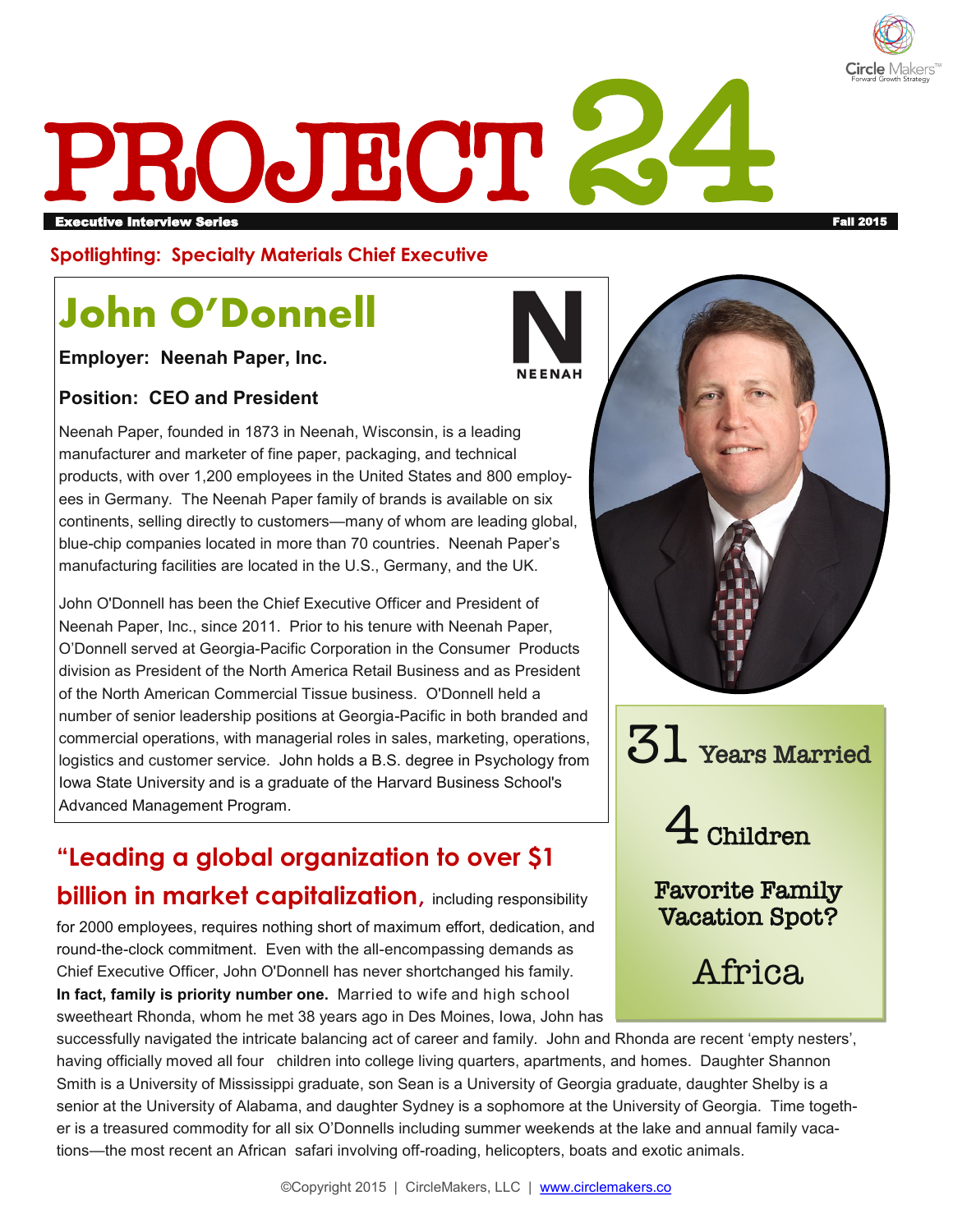"Make sure she never feels second to what you do for a living, because **she** is what you are living for."

#### - John O'Donnell

#### **Q. What are the biggest challenges you face in balancing demands at the office and home?**

A: John O'Donnell has never let a demanding corporate



**O'Donnell with wife Rhonda**

schedule take his focus off the importance of family. "When the kids were younger, my greatest challenge was making sure I was not traveling on any of their key performance dates (dance, basketball, soccer, etc.). As O'Donnell's children have become grown adults, his priority remains the same—making time to see them. The tables have turned, however, and now it is John who has to be 'worked' into the kids' packed calendars. "I have to recognize that all four of our kids have exciting and busy schedules and, as a result, I have less influence regarding times I can schedule to see them. Rhonda and I try to remain as flexible as possible with our time as we have found many of the opportunities to spend time with them occur when they need our help (moving apartments, showing them how to 'do it yourself,' etc.). There is joy in being needed, so I am fine with turning those opportunities into shared time and memories. "

- **Q: With so many different demands for your time in both your personal and professional life, how do you prioritize everything? Are there tips, techniques or habits you've developed to manage how you spend your time?**
- A: "Family first. There will always be work emergencies that cannot be avoided, but family always comes first." O'Donnell encourages executives to take time off—regularly—particularly on weekends. "Don't practice a seven -day work week and don't opt-out of planned vacation time. Your family needs the vacation and so do you—and you will be a better person for it." Surprisingly, even as CEO of a multinational business, O'Donnell has learned to welcome interruptions during his packed workday. "If my wife or children call the office, I've made it a point to treat the call as a blessing and never as an intrusion (my office staff does the same)." Additionally, O'Donnell has made family dinner a priority throughout his career. "That is the magic hour where you learn all about your kids and they learn all about life (without even knowing it!)."

#### **Q: What secrets can you share that have helped you both protect and grow your marriage while balancing career demands?**

- A: O'Donnell shares three principles that have guided his 31-year marriage to Rhonda:
	- 1. "Be kind, patient, respectful, and always open to saying you're sorry."
	- 2. "Make sure she never feels second to what you do for a living, because she is what you are living for."
	- 3. "Talk about what is happening at work and although she doesn't work there, listen to her opinion. I have been incredibly surprised by how 'spot-on' my wife has been about character and integrity watch-outs."